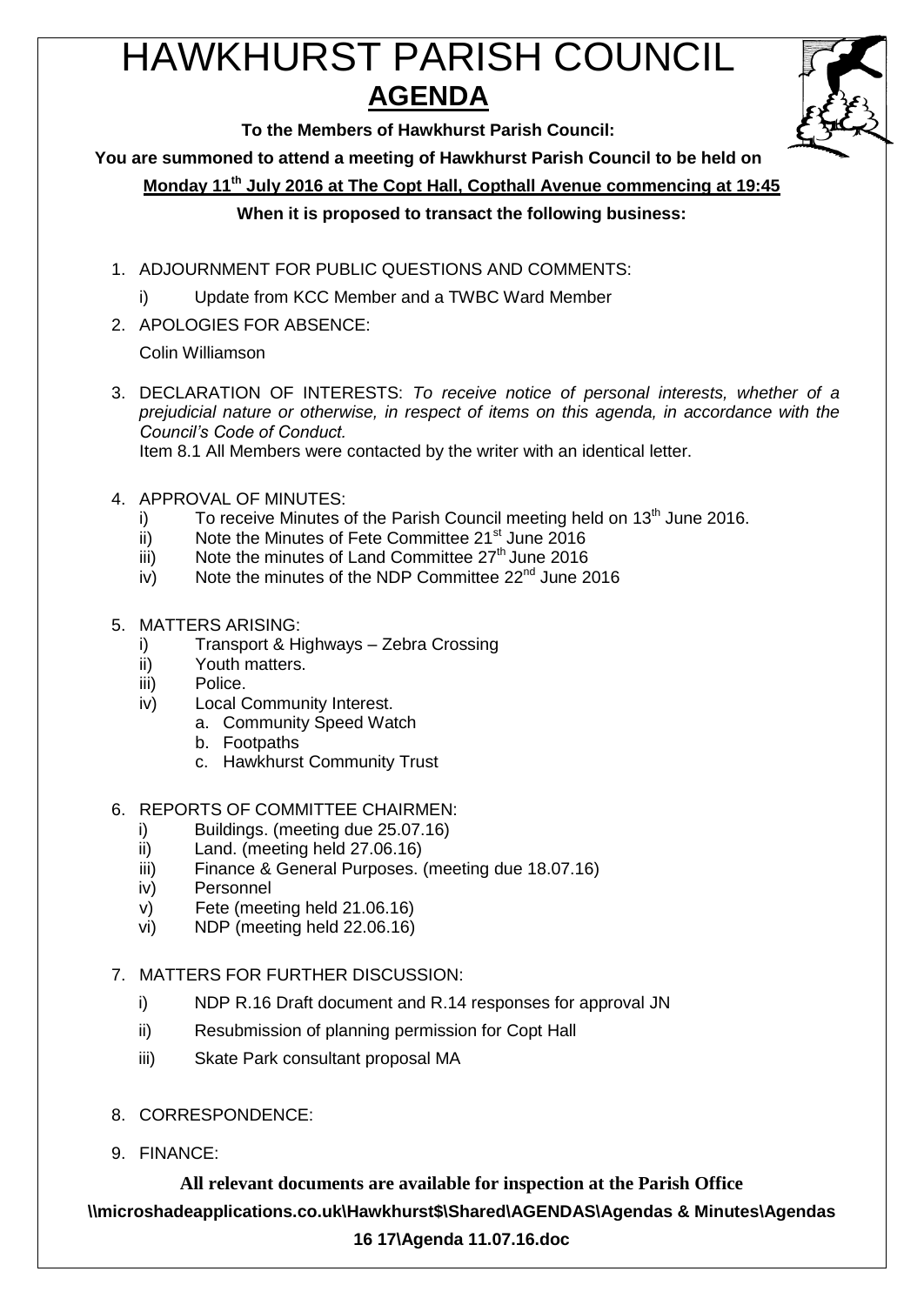### 10. PLANNING:

11. BURIAL & MEMORIAL:

#### 12. NOTES & INFORMATION:

#### 13. CONFIDENTIAL:

*Pursuant to section 1 (2) of the Public Bodies (Admission to Meetings) Act 1960 it is resolved that, because of the confidential nature of the business to be transacted, the public and the press leave the meeting during consideration of the following items:*

- i) All Saints update JN and Peter Hodges
- ii) Community Hall Criteria JN

14. CLOSURE:

Nicole Godwin, Clerk to the Parish Council

#### Agenda Item 8: Correspondence

| Date<br>Received | From                               | Subject                               |
|------------------|------------------------------------|---------------------------------------|
| 04/07/2016       | Owner of the Smugglers<br>Alehouse | Future potential use of the premises. |

#### Agenda Item 9: Finance. INCOME AND EXPENDITURE JUNE 2016

| Accounts for payment            | £ | 2,682.62     |
|---------------------------------|---|--------------|
| Payment received                | £ | 3,987.81     |
| <b>Net Expenditure</b>          | £ | 1,305.19     |
| <b>Cambridge &amp; Counties</b> |   |              |
| Reserve                         | £ | 87,695.11    |
| <b>Lloyds Current</b>           | £ | 10,000.00    |
| <b>Lloyds Access Reserve</b>    |   | £ 126,157.10 |
| <b>Petty Cash</b>               | £ | 67.16        |

9.1 Agreement to pay payments schedule.

9.2 Account reconciliation and petty cash check.

#### Agenda Item 10: Planning

10.1 Planning & Highways Information:

| Ref. No.             | Proposal                         | Location                     | Comments                         |
|----------------------|----------------------------------|------------------------------|----------------------------------|
| <b>KCC</b>           | Road closure 8 <sup>th</sup> Aug | <b>Water Lane (Attwaters</b> | Overhead cabling                 |
|                      | 5 days                           | Lane to Woodsden             |                                  |
|                      |                                  | Barn Park Farm)              |                                  |
| <b>TWBC Planning</b> | Site Allocations Plan,           | <b>TW Borough</b>            | Accepted by TWBC Cabinet 22      |
|                      | receipt of Inspector's           | (Hawkhurst Chapter 7)        | June. To be considered by        |
|                      | <b>Final Report</b>              |                              | <b>TWBC Full Council 20 July</b> |
| 16/502297/FUL        | Change of use from               | The Charity Shop             | Application withdrawn.           |
|                      | retail to residential            | Cranbrook Rd                 |                                  |

**All relevant documents are available for inspection at the Parish Office \\microshadeapplications.co.uk\Hawkhurst\$\Shared\AGENDAS\Agendas & Minutes\Agendas 16 17\Agenda 11.07.16.doc**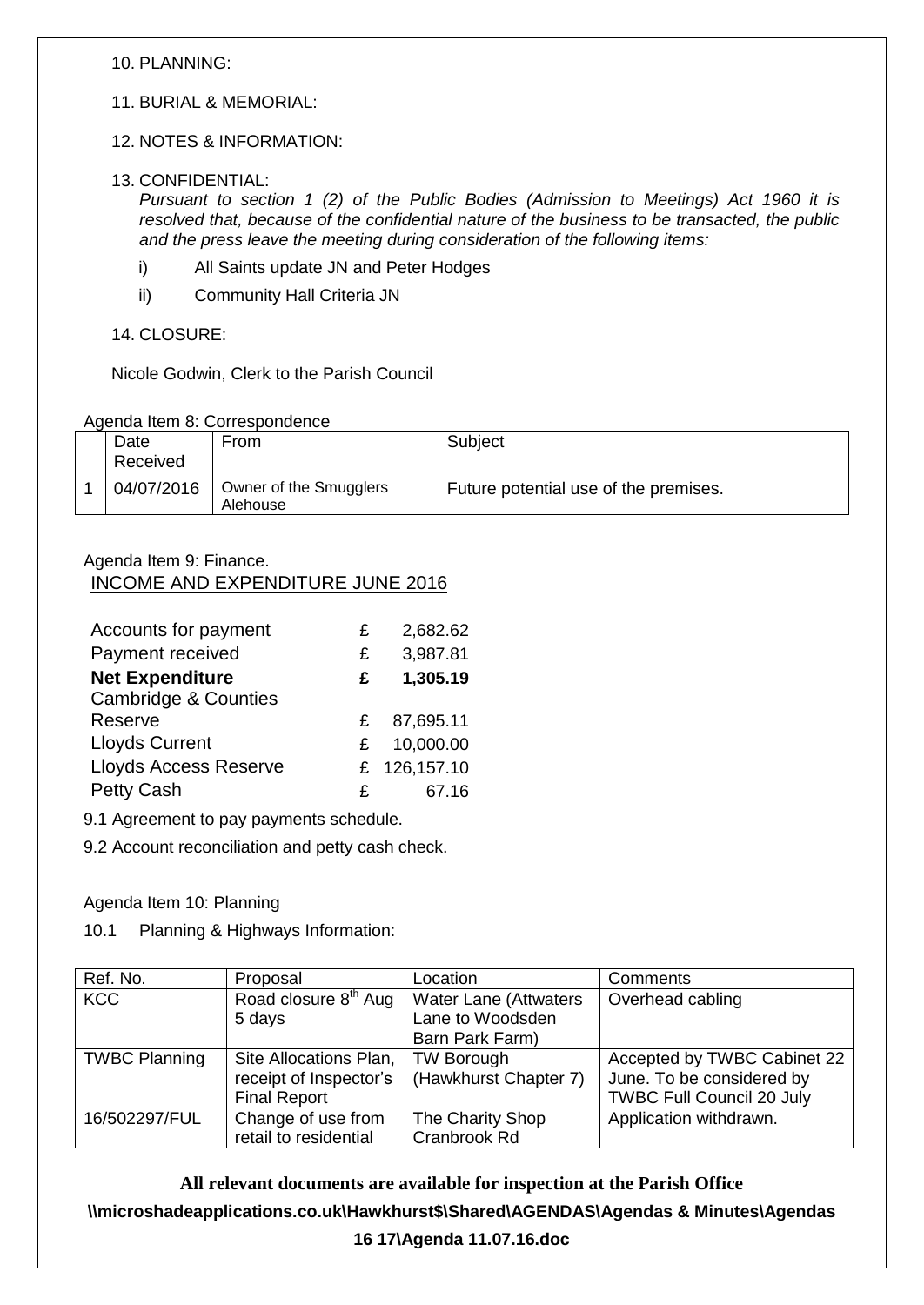| 14 June 2016 | Parish Chairman | TW Borough –<br>Local | Parish Council engagement |
|--------------|-----------------|-----------------------|---------------------------|
|              | Briefina        | <b>Plan Review</b>    |                           |

# 10.2 Planning TWBC Approved:

| Ref           | Proposal                                                                                                                                | Location                                         | Comments/<br>Valid |
|---------------|-----------------------------------------------------------------------------------------------------------------------------------------|--------------------------------------------------|--------------------|
| 16/502248/FUL | Demolition of existing garages and erection<br>of 1 x 2 bed affordable home with 4 parking<br>spaces                                    | Garages, Park<br>Cottages                        |                    |
| 16/503231/SUB | Discharge of condition 3 of 16/501203 re:<br>materials                                                                                  | Watkins &<br>Doncaster,<br><b>Conghurst Lane</b> |                    |
| 16/504199/FUL | Retrospective permission for change of use<br>of ground floor and land for temporary<br>storage associated with landscaping<br>business | Bokes Oast Farm,<br>Horns Hill                   |                    |
| 16/503712/FUL | Single Storey rear extension and<br>replacement outbuilding                                                                             | Wayside, The Moor                                |                    |

10.3 Planning TWBC Refused:

| Ref. No.                                      | Proposal                                                                                           | Location                                | Comments/Valid                                                                                                                                                                                                                                                                                                                                                               |
|-----------------------------------------------|----------------------------------------------------------------------------------------------------|-----------------------------------------|------------------------------------------------------------------------------------------------------------------------------------------------------------------------------------------------------------------------------------------------------------------------------------------------------------------------------------------------------------------------------|
| 16/503860/NMA<br><b>MD</b>                    | Non Material Amendment to<br>remove side window and<br>insert sky light under ref<br>07/02954/FUL. | Briars Bank, Rye Road                   | Would result in a material<br>alteration to the development.                                                                                                                                                                                                                                                                                                                 |
| 15/504609/FULL;<br>APP/M2270/W/15<br>/3141313 | A new dwelling with annex<br>joined by glazed link and 3<br>bay garage.                            | OS Plot 2074, High<br>Street, Hawkhurst | Damage to AONB and<br>strongly verdant character;<br>potential damage to TPO<br>Silver Birch; damage to views;<br>proximity to Chittenden House<br>and Marlborough House, both<br>Grade II listed;<br>suburbanization of<br>streetscene, contrary to 2010<br>Core Strategy, 2006 Local<br>Plan, Landscape Character<br>Assessment 2009, High Weald<br>AONB Mgt Plan 2014-19. |
| 16/505028/LAWP<br><b>RO</b>                   | Lawful Development<br>Certificate for swimming pool                                                | <b>Updown House</b><br>Conghurst Lane   | Not a permitted development<br>as not entirely within<br>residential curtilage; area<br>exceeds 10 m sq and is more<br>than 20m from dwellinghouse.                                                                                                                                                                                                                          |

### 10.4 Planning Applications received:

| <b>Num</b><br>ber | <b>Application No</b>  | Proposal                                                                                                                                                             | Location        | <b>Comments</b> |
|-------------------|------------------------|----------------------------------------------------------------------------------------------------------------------------------------------------------------------|-----------------|-----------------|
|                   | 22 16/504392/FU<br>LL  | External alterations and extension with an Barclays<br>addition of a 1st floor to create 2 self plc, High Street<br>contained residential units.                     | <b>Bank</b>     |                 |
|                   | С                      | 23 16/504593/LB LBC for amended car parking and Lillesden<br>landscaping arrangement with a new Hastings Rd<br>entrance wall and gate to listed building<br>setting. | Park,           |                 |
|                   | 24 16/504687/FU<br>LL. | Remove existing tiles hanging from 1st floor The Wrens Nest,<br>elevation. Clad all elevations from DPC with Hastings Rd<br>white Cedral Weatherboard.               |                 |                 |
|                   | 25 16/504842/FU Minor  | material<br>amendment                                                                                                                                                | to Watkins<br>& |                 |

**All relevant documents are available for inspection at the Parish Office**

# **\\microshadeapplications.co.uk\Hawkhurst\$\Shared\AGENDAS\Agendas & Minutes\Agendas**

**16 17\Agenda 11.07.16.doc**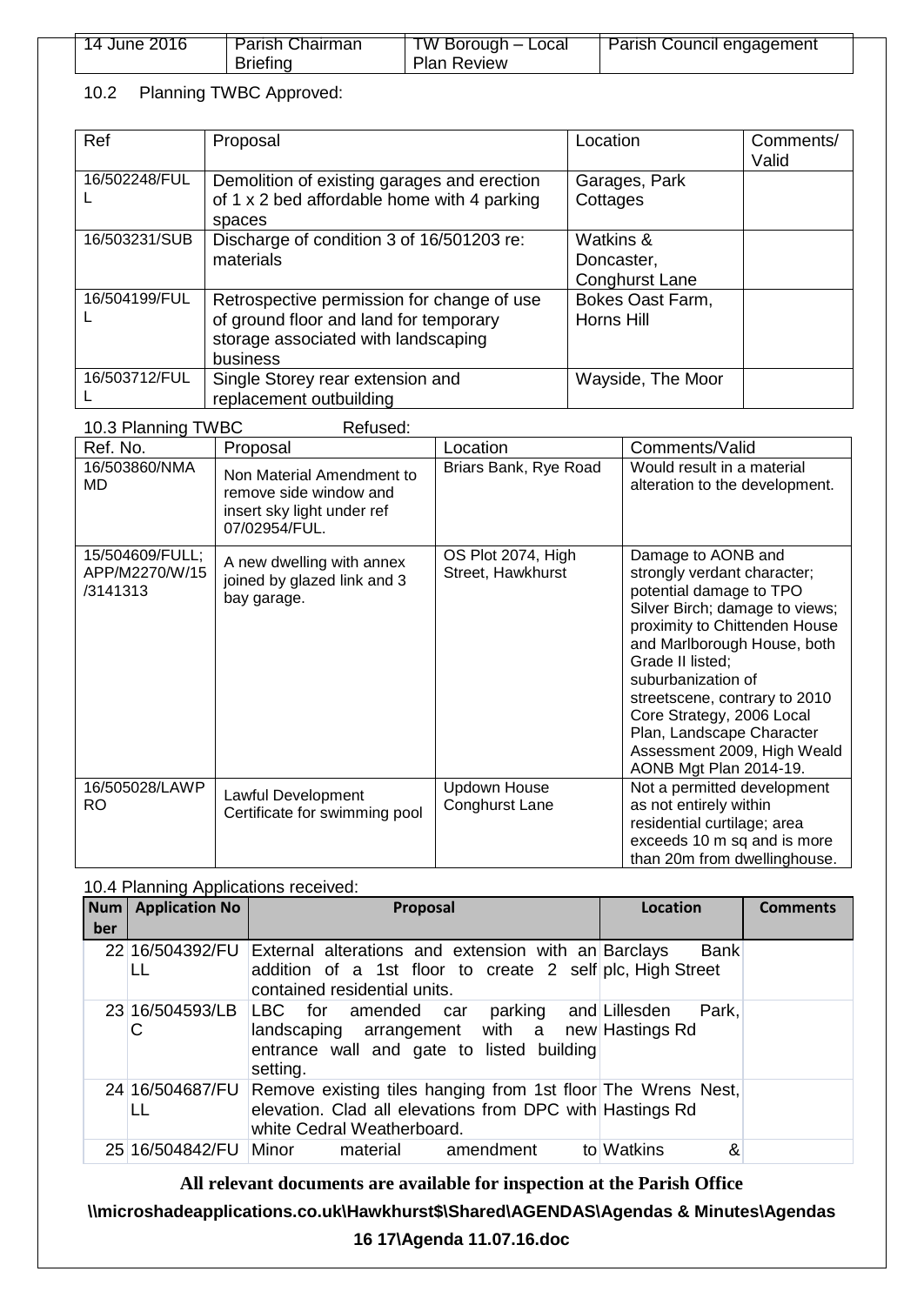| LL                    | 16/501203/FULL to include porches to House Doncaster,<br>Type A and B                                                                                                                                                                                                                                                                                                                                                                                                                                                                                   | Conghurst Lane               |
|-----------------------|---------------------------------------------------------------------------------------------------------------------------------------------------------------------------------------------------------------------------------------------------------------------------------------------------------------------------------------------------------------------------------------------------------------------------------------------------------------------------------------------------------------------------------------------------------|------------------------------|
| 26 16/505057/FU       | Single Storey Extension at front                                                                                                                                                                                                                                                                                                                                                                                                                                                                                                                        | 25 <sub>2</sub><br>Smugglers |
| LL                    |                                                                                                                                                                                                                                                                                                                                                                                                                                                                                                                                                         | Hawkhurst                    |
| 27 16/504929/FU<br>LL | Material alterations to the approved planning Green<br>Ref: 15/508486/FULL (Remodel existing Stream Lane<br>bungalow to include, demolition of rear<br>brick outbuilding,<br>conservatory,<br>dormer<br>extension and remove chimney stacks.<br>Replacement windows & doors and slate roof<br>tiles. Erection of a new side and rear<br>extension, entrance porch and replacement<br>garage). Change approved flat roof structure<br>to pitched roof to rear extension, Change<br>approved colour render external walls to<br>vertical timber cladding. | Lawns,                       |
| 28 16/504989/LB<br>C  | LBC for proposed new ensuite bathroom at Primrose Hill, Slip<br>1st floor.                                                                                                                                                                                                                                                                                                                                                                                                                                                                              | Mill Lane                    |
| 29 16/504769/FU<br>LL | Erection<br>garden/storage building Mono<br>of a<br>(retrospective)                                                                                                                                                                                                                                                                                                                                                                                                                                                                                     | House,<br><b>Ockley Road</b> |
| 30 16/504589/FU<br>LL | Part retrospective - amended car parking and Lillesden<br>landscaping arrangement with a new Hastings Rd<br>entrance wall and gate to listed building<br>setting.                                                                                                                                                                                                                                                                                                                                                                                       | Park,                        |
| 31 16/505222/OU<br>т  | Outline for 2 light industrial units, parking and Land to rear of<br>new vehicular/pedestrian units (access onto Hartnokes<br>Whites Lane)                                                                                                                                                                                                                                                                                                                                                                                                              |                              |
| 32 15/510058/FU<br>LL | Part retrospective - change of use of existing Methodist<br>church into 5 residential units including roof Church, Highgate<br>extension to rear, changes to fenestration Hill<br>and other alterations.                                                                                                                                                                                                                                                                                                                                                |                              |
| 33 16/505145/FU<br>LL | New 3 bay timber garage and removal of The Wrens Nest,<br>existing timber garage                                                                                                                                                                                                                                                                                                                                                                                                                                                                        | Hastings Rd                  |
| 34 16/505178/FU<br>LL | Site alterations to pedestrian area, shop front, Jempsons Store,<br>car park.                                                                                                                                                                                                                                                                                                                                                                                                                                                                           | <b>Rye Road</b>              |

Agenda Item 11: Burial and Memorial

| Interment Date | Deceased |  |
|----------------|----------|--|
|                | None     |  |

Agenda Item 12: Notes and Information

|    | Date     | from                         | subject                        |
|----|----------|------------------------------|--------------------------------|
|    | 27.06.16 | Kent Trust for Youth Sport   | Grants available               |
| 2. | 27.06.16 | <b>TWBC Housing Register</b> | <b>Shows Hawkhurst Village</b> |
|    |          | Form                         |                                |
| 3. | 04.07.16 | Kent County Playing Fields   | Newsletter                     |
|    |          | Association                  |                                |

**Agenda Notes for Members:**

**All relevant documents are available for inspection at the Parish Office \\microshadeapplications.co.uk\Hawkhurst\$\Shared\AGENDAS\Agendas & Minutes\Agendas 16 17\Agenda 11.07.16.doc**